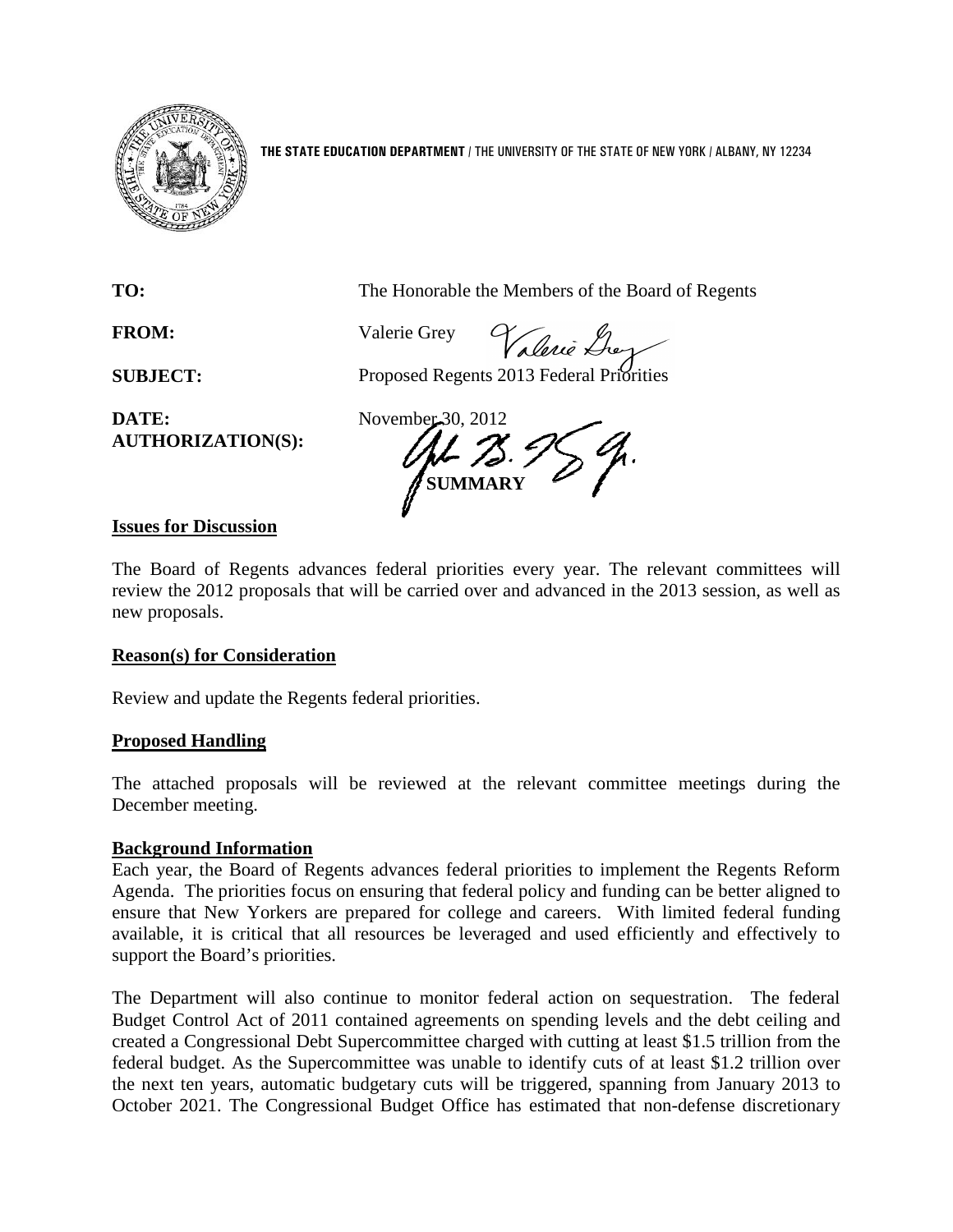spending will be reduced by approximately 8 percent. Various reports estimate that New York could lose between \$[1](#page-1-0)85 and \$200 million in federal education funds.<sup>1</sup>

In addition to the attached federal priorities, the Department continues to monitor issues that require federal attention, and will, for example, urge members of the state's congressional delegation to support comprehensive oversight of compounding pharmacies by the federal Food and Drug Administration. The Department will also advocate for an additional round of the Early Learning Challenge grant to support early childhood initiatives and federal technology funding to support the transition to more personalized learning and computer-based testing.

### **Recommendation**

Affirm support for last year's proposals and new proposals.

| Fiscal Impact for New York: |
|-----------------------------|
| \$1.5 billion               |
| N/A                         |
| \$165 million <sup>2</sup>  |
| \$52 million                |
| N/A                         |
|                             |

## **Timetable for Implementation**

The attachment summarizes the proposals that were priorities last year and new priorities.

<span id="page-1-0"></span><sup>&</sup>lt;sup>1</sup> See: "Under Threat: Sequestration's Impact on Nondefense Jobs and Services" by the United States Senate Appropriations Subcommittee on Labor, Health and Human Services, and Education, and Related Agencies, and "Impact of Sequestration on Federal Education Programs State-by-State" by the National Education Association. Figures are estimates and some funding amounts are cross-jurisdictional among various state agencies.  $2$  Approximately \$42 million for adult basic education and literacy and \$123 million for vocational rehab

<span id="page-1-1"></span>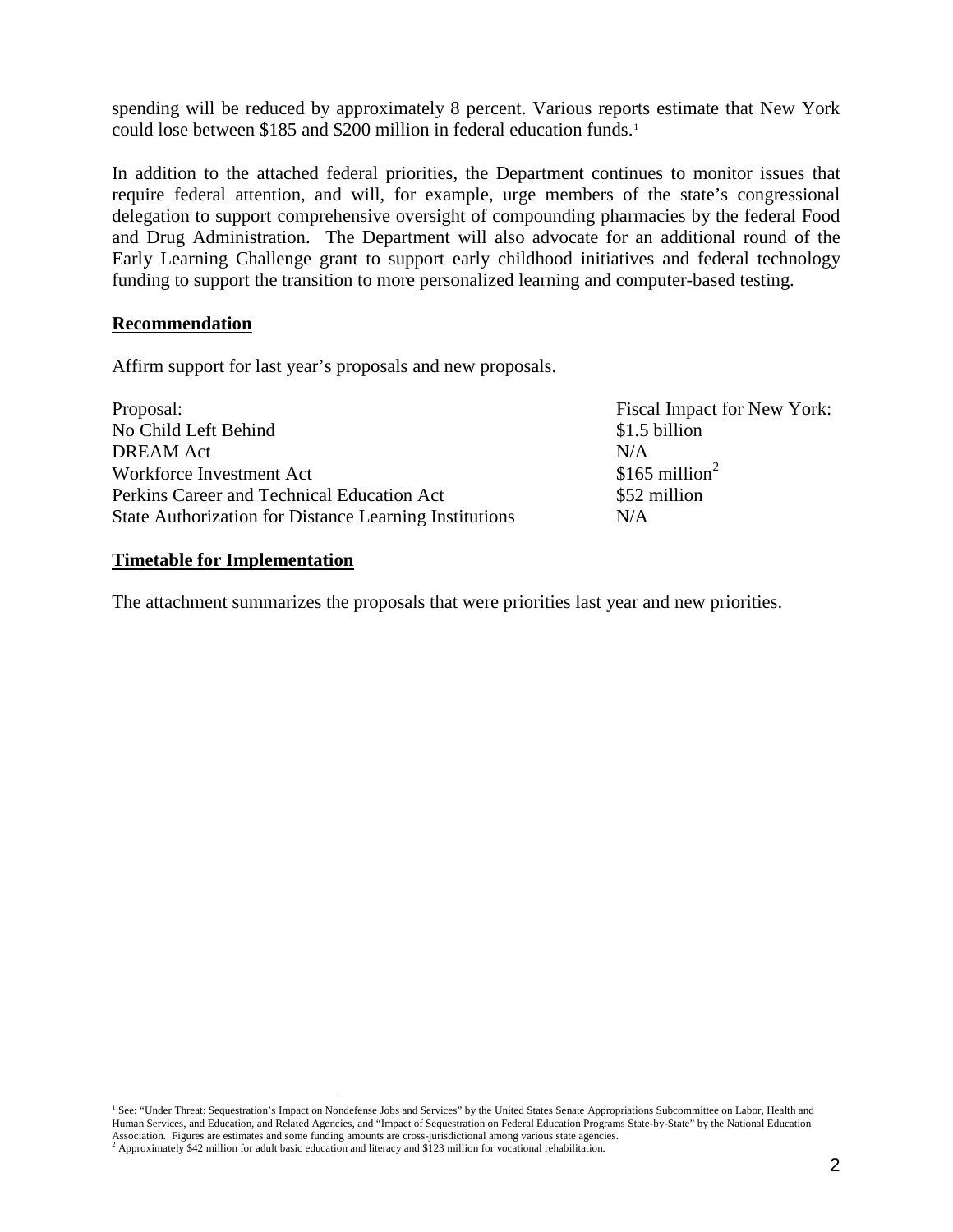

THE UNIVERSITY OF THE STATE OF NEW YORK ALBANY, NY 12234

OFFICE OF GOVERNMENTAL RELATIONS

T:518.486.5644 F: 518.474.1488

NYSED.GOV ENGAGENY.ORG

## REAUTHORIZATION OF NO CHILD LEFT BEHIND (NCLB)/ ELEMENTARY AND SECONDARY EDUCATION ACT (ESEA)

## *THE ISSUE:*

No Child Left Behind (NCLB) is the primary statute governing the federal government's role in education and it prescribes a number of programs aimed at improving U.S. education in elementary, middle and high schools by increasing accountability standards and challenging our students to succeed and our schools to improve.

First passed during the Johnson administration as the Elementary and Secondary Education Act (ESEA), it was re-branded as NCLB as part of a major overhaul in 2002. NCLB, which drives approximately \$1.5 billion in federal funds annually to New York, has been due for Congressional reauthorization since 2007.

In May 2012, the United States Department of Education (USDE) granted New York a waiver from certain NCLB requirements in exchange for an SED-developed plan that allows for school and district effectiveness to be measured based on both student proficiency and student growth towards college and career readiness, enables SED to designate Focus districts targeted for additional support, and provides districts more flexibility to implement effective extended learning time programs.

## *THE SOLUTION:*

SED supports reauthorization of NCLB to accelerate implementation of the Regents Reform Agenda. The Department recommends that reauthorization be enacted consistent with the following principles:

- Build upon the district-focused support constructs contained in SED's Waiver.
- Make permanent and build upon the flexibility provisions of the Waiver while ensuring full funding for the primary areas of change.
- Provide flexibility with regard to implementation of the four federal intervention models to ensure that schools are provided with tailored supports.
- Provide for greater coordination and alignment with the Individuals with Disabilities Education Act and ESEA, and Title 3 funds so that federal funds can be leveraged to support statewide initiatives.
- Ensure Title IIA funding is leveraged effectively to ensure students are prepared for college and careers
- Invest in State Education Agencies' capacity to take on their expanded role in turning around low-performing schools. SED's staff to public school enrollment ratio of 1:5,328 was the highest among the 46 states that reported data in a 2011 study.<sup>1</sup>

The goal of NCLB was to close the achievement gap and help all students succeed. The Waiver provides New York an opportunity to accelerate reform efforts and leverage resources to better ensure that all students graduate high school ready to succeed in college and careers.

1 Please see: "State Education Agencies as Agents of Change." Center for American Progress. July 2011.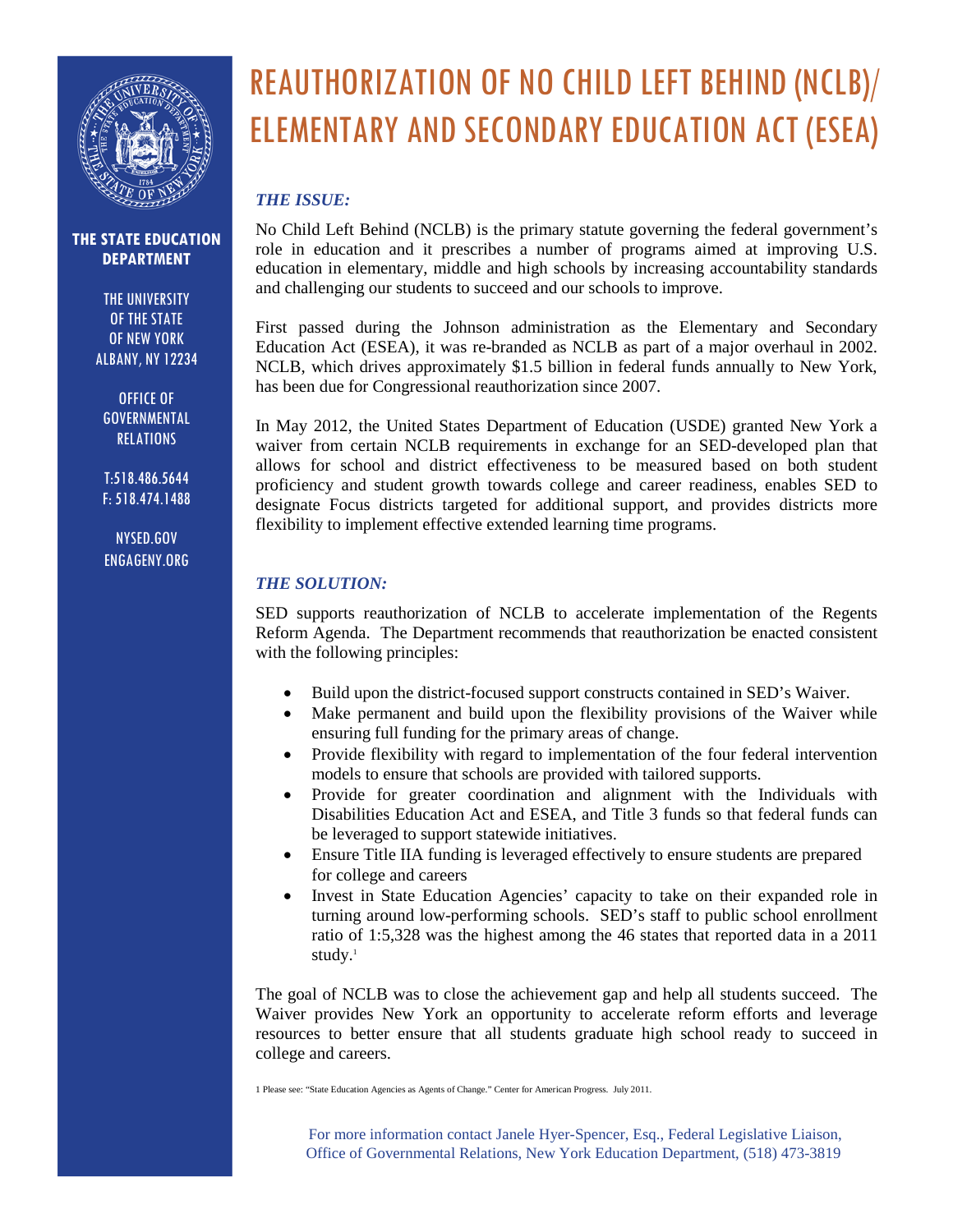

THE UNIVERSITY OF THE STATE OF NEW YORK ALBANY, NY 12234

OFFICE OF GOVERNMENTAL RELATIONS

T:518.486.5644 F: 518.474.1488

NYSED.GOV ENGAGENY.ORG

# DEVELOPMENT, RELIEF, AND EDUCATION FOR ALIEN MINORS (DREAM ACT)

## *THE ISSUE:*

New York educates thousands of public school students who are undocumented immigrants. Among these graduates, some attend institutions of higher education in New York, in part because the state allows undocumented immigrant students who grew up in the state to attend public colleges at in-state tuition rates.

Although New York school districts educate and prepare many of these young immigrants for colleges and careers, barriers in federal immigration law prevent many students from fully reaching their potential. CUNY is estimated to enroll approximately 2,000 undocumented students, and an independent analysis has estimated that approximately 5,500 undocumented students statewide could enroll in institutions of higher education with changes to education policy regarding college accessibility for such students.<sup>1</sup>

Since the children of undocumented immigrants generally derive their immigration status solely from their parents, most have no mechanism to obtain legal residency in the U.S., even if they have lived here most of their lives. The recently implemented Deferred Action for Childhood Arrivals (DACA) policy, estimated to benefit 110,000 New York residents, allows for a two-year deferral from deportation proceedings and the opportunity for young undocumented immigrants to apply for a work permit is a valuable temporary action. However, full statutory action through the DREAM Act is necessary for young immigrant New Yorkers ready to succeed in college and careers.

## *THE SOLUTION:*

The DREAM Act would enact the following major changes in federal law:

- Permit immigrant students who have grown up in the U.S. to apply for temporary legal status and to eventually obtain permanent legal status and become eligible for U.S. citizenship if they go to college or serve in the U.S. military
- Qualify students who came to the U.S. at age 15 or younger at least five years before the date of the bill's enactment and who have maintained good moral character since entering the U.S. for conditional permanent resident status upon acceptance to college, graduation from a U.S. high school, or being awarded a GED in the U.S.
- Allow students with conditional permanent resident status to work, go to school, and be eligible for work study and student loans. They would *not* be able to travel abroad for lengthy periods and *not* be eligible for Pell Grants or certain other federal financial aid grants.

In addition to enactment of the DREAM Act, adequate resources must be provided to support services and programs for DACA eligible New Yorkers to fully realize the opportunity of this federal initiative.

The DREAM Act could have a life-changing impact enabling these students to fully participate in and become productive members of New York's economy.

1 See Fiscal Policy Institute report, March 2012.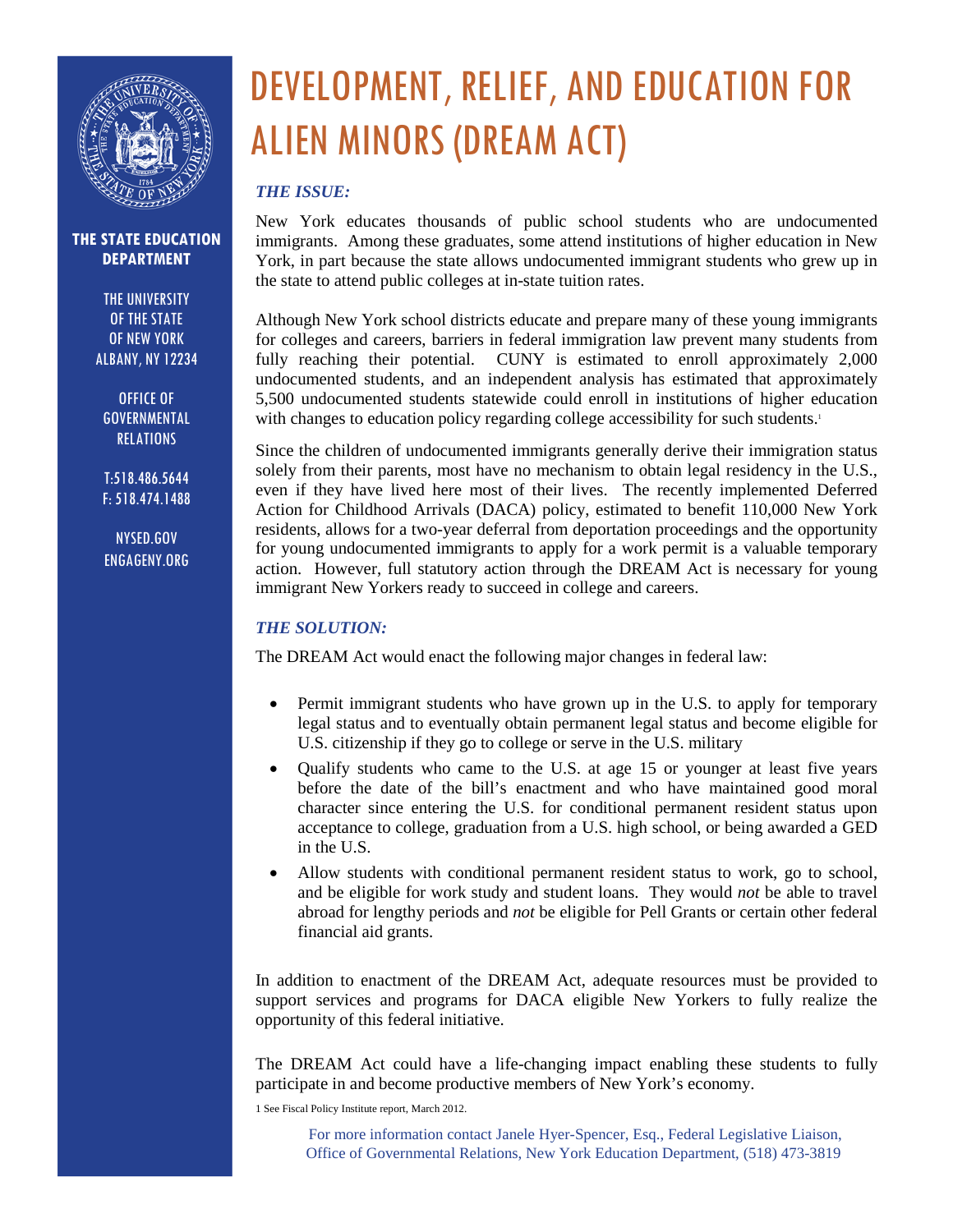

THE UNIVERSITY OF THE STATE OF NEW YORK ALBANY, NY 12234

OFFICE OF GOVERNMENTAL **RELATIONS** 

T:518.486.5644 F: 518.474.1488

NYSED.GOV ENGAGENY.ORG

## REAUTHORIZATION OF THE WORKFORCE INVESTMENT ACT

### *THE ISSUE:*

When the Workforce Investment Act (WIA) was enacted in 1998, it resulted in the creation of the largest single source of federal funding for workforce development, jobtraining, adult education, and vocational rehabilitation programs. Today, New York receives approximately \$42 million annually for adult basic education and literacy and approximately \$123 million in vocational rehabilitation funds. The goal of WIA was to create a universal access system of one-stop career centers to provide access to training and employment services for a range of workers, including low-income adults, lowincome youth, and dislocated workers.

Due to be reauthorized a decade ago, WIA has failed to keep pace with changing economic conditions and the new challenges facing adults entering the workforce. Although much needed investments were made in WIA as part of the American Recovery and Reinvestment Act of 2009, a full reauthorization is necessary to ensure that funding is adequate to support the goals of this critical program.

Our country and state face a dichotomy where many people are out of work at a time when many employers are unable to find qualified workers to fill as many as 3 million open jobs, including 500,000 in the manufacturing sector alone.<sup>1</sup> By fully authorizing WIA, Congress will have an opportunity to better ensure that adult learners receive the skills and supports needed to go back to work and continue to rebuild our economy.

## *THE SOLUTION:*

Charged with administration of several key components of WIA, such as adult education and literacy, vocational rehabilitation, and independent living centers, the State Education Department (SED) supports a full reauthorization of WIA that better prepares New Yorkers for the  $21<sup>st</sup>$  Century global economy by:

- Better integrating data sharing and reporting among agencies and programs.
- Providing adequate funding for all parts of the system that can be targeted to college and career success and focusing service delivery on skills aligned to the needs of industry and jobs.
- Improving the school-to-work transition for students and those with disabilities
- Engaging youth and adult learners through multiple pathways to success.

To maintain our position as an economic leader, we must leverage resources to educate and train New Yorkers to fill the jobs of the new economy. Reauthorization consistent with these principles is an opportunity to improve WIA for a new generation of workers.

1 ManpowerGroup Survey, see: "Three Million Open Jobs." 60 Minutes. CBS News. Aired 11/11/12.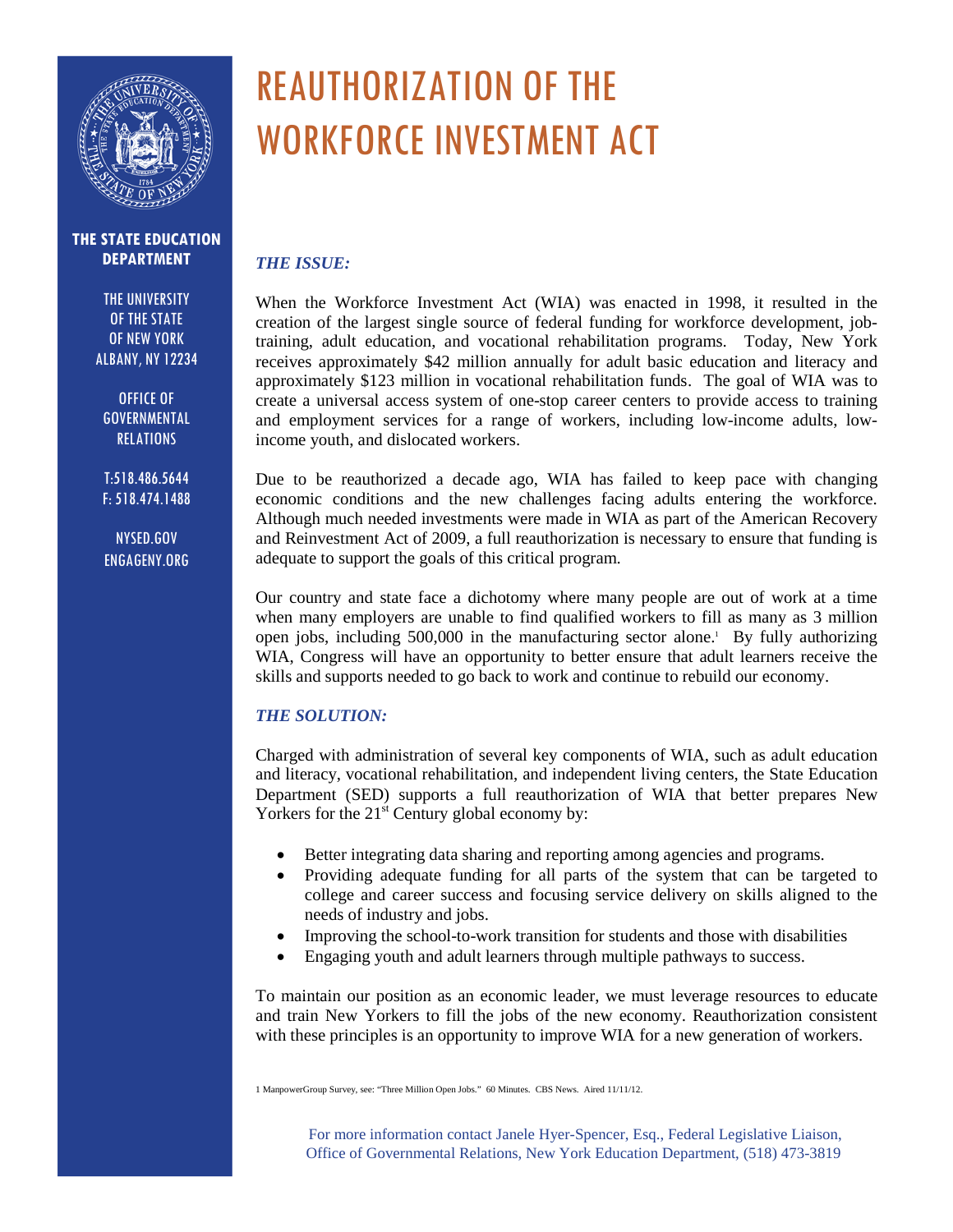

THE UNIVERSITY OF THE STATE OF NEW YORK ALBANY, NY 12234

OFFICE OF GOVERNMENTAL **RELATIONS** 

T:518.486.5644 F: 518.474.1488

NYSED.GOV ENGAGENY.ORG

## REAUTHORIZATION OF THE CARL D. PERKINS CAREER AND TECHNICAL EDUCATION ACT

## *THE ISSUE:*

A 2011 report, entitled *Pathways to Prosperity: Meeting the Challenges of Preparing Americans for the 21st Century*, warned that our nation's education system is failing to prepare students for economic success, because, in part, "we have focused too exclusively on a few narrow pathways to success." The Board of Regents has taken steps to address this gap by exploring options to create pathways to graduation that include rigorous career and technical education (CTE) options.

With new jobs increasingly demanding advanced skills, it has never been more critical for students to graduate high school ready for college and careers. A key component of that challenge is to ensure that students have broad educational opportunities that include rigorous career and technical education.

Federal investments in CTE are made primarily through the Carl D. Perkins Career and Technical Education Act (Perkins). New York receives approximately \$52 million annually in funds through this program, which focuses on combining academic instruction and occupational skills training to prepare individuals for successful transition to college or career. In addition, Perkins represents the largest federal investment in secondary education and is one of the largest sources of federal institutional support for community colleges.

Reauthorization of the Perkins Act is both critical and timely to better ensure that New Yorkers are better prepared to compete in the 21st Century global economy.

## *THE SOLUTION:*

As a result of the previous Perkins reauthorization, a greater emphasis was placed on improving the academic achievement of CTE students, program accountability, and the link between secondary and postsecondary education. The next reauthorization of Perkins must continue to build on these changes and focus on the following principles:

- Meaningful incentives for the development of replicable partnerships between the districts, BOCES and the private sector aligned to college and career ready standards.
- Effective alignment between the content of CTE programs and the necessary college and career-ready standards and skills for in-demand occupations in highgrowth sectors
- Robust accountability to improve academic outcomes by supporting innovative and proven programs.

The State Education Department supports reauthorization of Perkins in a manner that increases access to high-quality career and technical education opportunities to close skill gaps and enhance student learning opportunities.